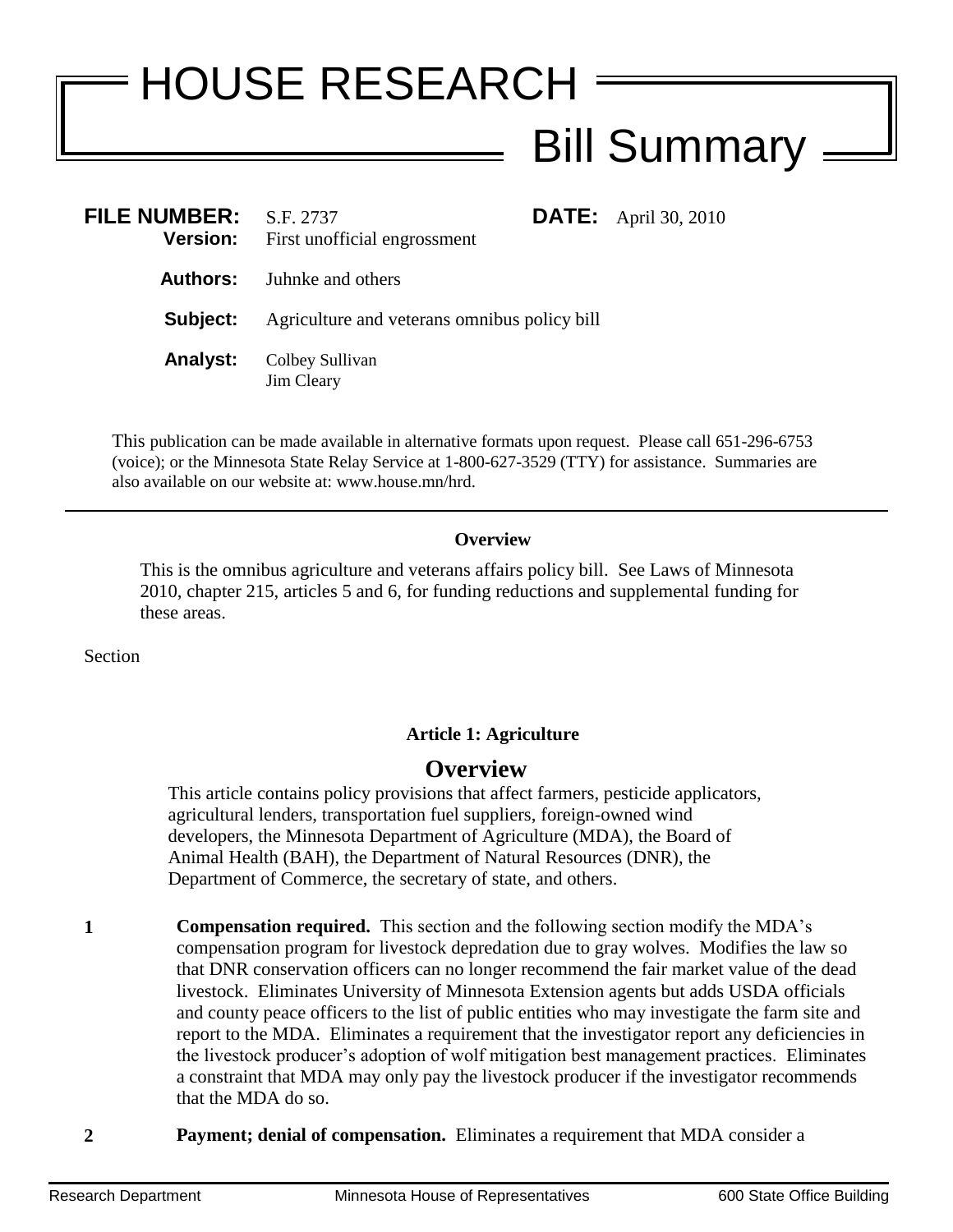livestock producer's conformance with wolf mitigation best management practices when evaluating a wolf depredation claim.

- **3 Permitting efficiency goal and report.** Requires MDA to establish management systems needed to issue or deny environmental and resource management permits within 150 days of submission. Requires biannual progress reports. Requires MDA to allow electronic environmental review and permit submissions.
- **4 Application fee.** Changes the deadline for pesticide dealer license renewal from January 1 to before the expiration date. Increases the late fee to 50 percent of the application fee, or \$75.
- **5 Application fee.** Changes the deadline for agricultural pesticide dealer license renewal from January 1 to before the expiration date.
- **6 Requirement.** Prohibits anyone from purchasing a restricted use pesticide unless they present an MDA-issued authorization card or furnish the card number.
- **7 Storage handling, incident response, and disposal plan.** Requires pesticide dealers, agricultural pesticide dealers, and commercial or noncommercial structural pest control applicators to develop and maintain a pesticide storage, handling, incident response, and disposal plan.
- **8 to 23** These sections direct the MDA to regulate industrial hemp in the same manner in which it currently regulates plants and nursery stock. This includes authorizing the MDA to enter a site where industrial hemp is manufactured, distributed, used, handled, or transported in order to inspect, sample, and analyze the product. Per section 67, all MDA activities required by this bill and related to industrial hemp begin only after the federal government authorizes commercial hemp production.
- **24 Controlled substance offenses.** Clarifies that a person charged with a violation by the MDA may also be charged with a controlled substance violation if they are accused of possessing marijuana.
- **25 Short title.** States that the new chapter may be referred to as the "Industrial Hemp Development Act."
- **26 Purpose.** Defines the legislative purpose of the act.
- **27 Definitions.** Puts the MDA in charge of industrial hemp regulation and defines "industrial hemp" and "marijuana" as two separate entities.
- **28 Industrial hemp authorized as an agricultural crop.** States that industrial hemp is an agricultural crop if planted, grown, and harvested in accordance with state law. This section also makes it legal to possess industrial hemp grown by a licensed hemp grower.
- **29 Licensing.** Requires a person wishing to grow industrial hemp to first obtain a license. The person must submit the location of their plot and proof that they've satisfied relevant federal requirements. First-time applicants must submit to and pay for a criminal background check.
- **30 Industrial hemp production; notification.** Requires a license holder to submit an annual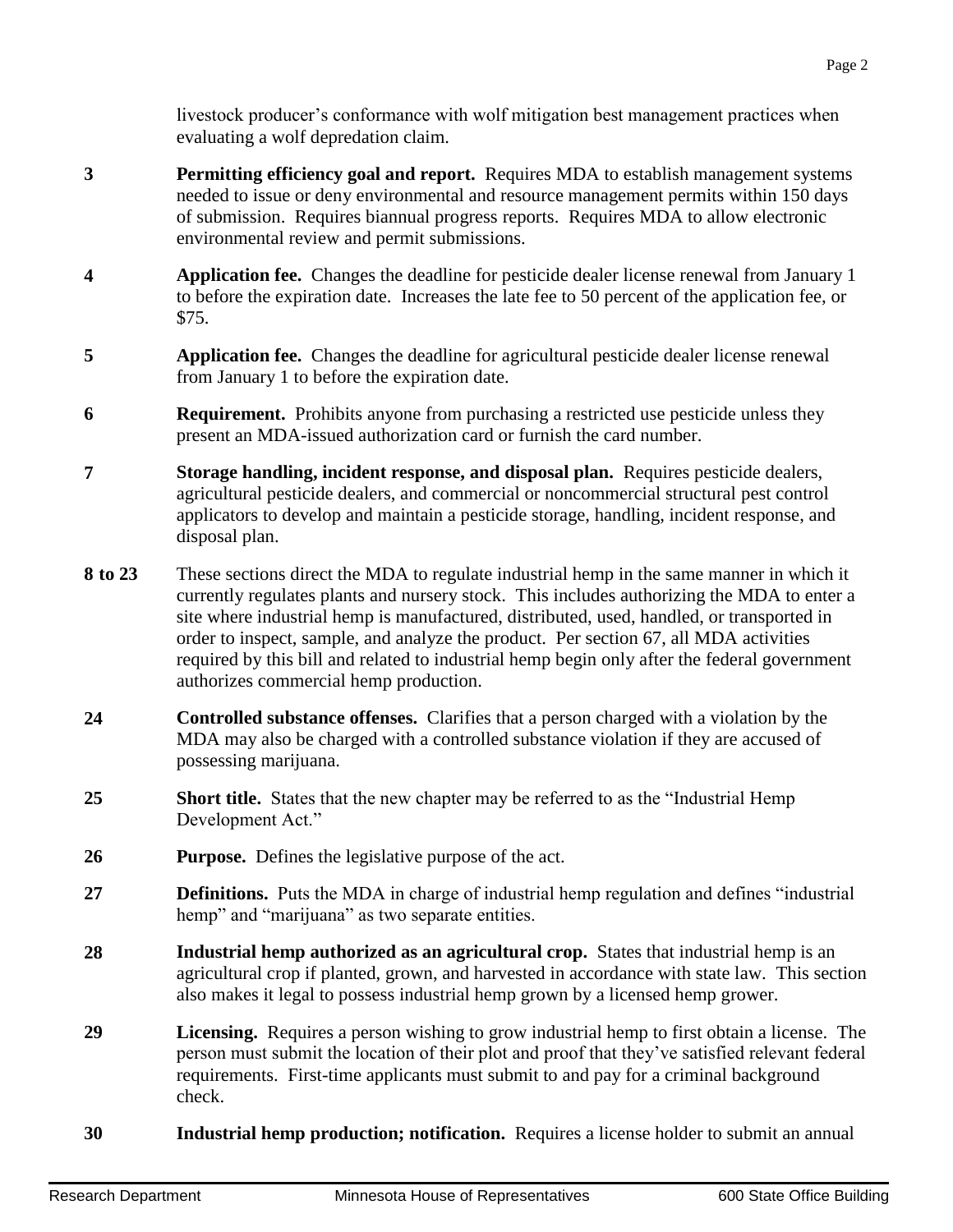report to the MDA and to notify the MDA of any sale or distribution of industrial hemp.

- **31 Rulemaking.** Requires the MDA to issue rules covering several specified topics and consistent with any relevant rules or regulations of the United States Department of Justice, Drug Enforcement Administration.
- **32 Fees.** Creates an industrial hemp account in the state treasury to hold all industrial hemp fees. Money in the account is appropriated to the MDA to carry out their duties. MDA must borrow any start up costs from the agricultural fund and repay them.
- **33 Defense for possession of marijuana.** Creates a defense against a charge of possession of marijuana if the person is a licensed industrial hemp grower who is instead in possession of industrial hemp.
- **34 Fees; application.** Allows MDA to waive the standard fee for reviewing a food handler facility floor plan if MDA determines that the facility's principal business purpose is not food sales and the facility will sell only prepackaged food.
- **35 Designation of zones.** Provides more general authority for BAH to establish geographic bovine tuberculosis (TB) zones in order to control and eradicate TB and restrict the movement of bovines within and between these zones.
- **36 Requirements within a tuberculosis control zone.** Authorizes BAH to require certain actions by cattle owners in a tuberculosis control zone that are currently authorized only for zones designated by BAH as "modified accredited."
- **37 Appropriations by municipalities.** Authorizes townships and cities to incur expenses and spend money for University of Minnesota Extension work.
- **38 Marijuana.** Modifies an existing statutory definition of marijuana to exclude industrial hemp.
- **39 Sale from bulk.** Allows MDA and DNR to use existing civil and criminal enforcement authority to enforce an existing law requiring bulk firewood sold or distributed across state lines or more than 100 miles from its origin to include a delivery ticket containing origin information.
- **40 Information required with package.** Allows MDA and DNR to use existing civil and criminal enforcement authority to enforce an existing law requiring packaged firewood sold or distributed across state lines or more than 100 miles from its origin to include information identifying the wood's origin.
- **41 Minimum ethanol content required.** Eliminates a reference to a federal law this law reference reappears in a subsequent section.

Effective date. This section is effective upon final enactment.

**42 Minimum ethanol content required.** Eliminates a reference to a federal law – this law reference reappears in a subsequent section. Eliminates liability waiver language – this language also reappears in a later section. Extends by two years the sunset date for the E20 mandate law.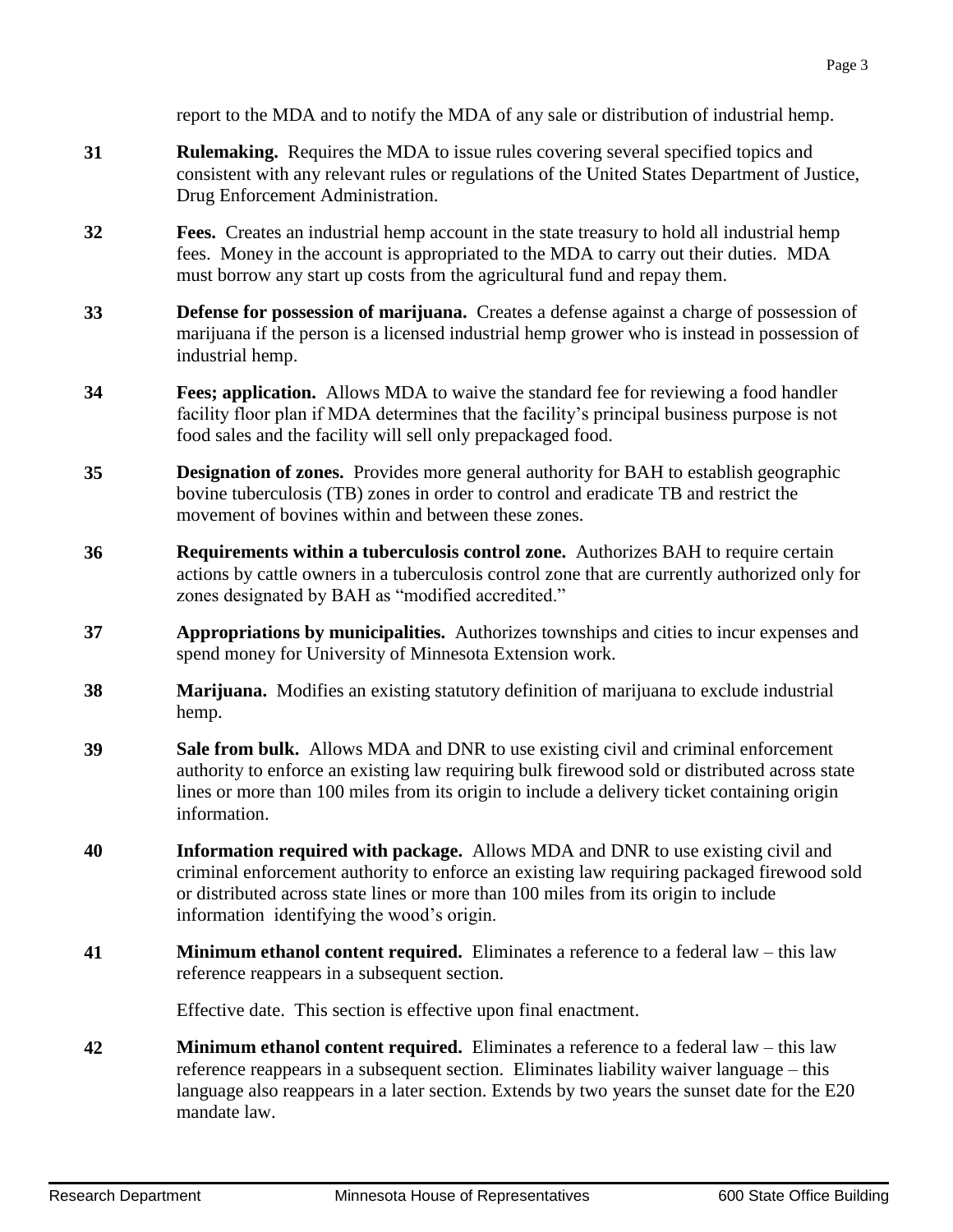Effective date. This section is effective upon final enactment.

**43 Federal Clean Air Act waivers; conditions.** Requires two conditions to be met before a waiver granted by the United States Environmental Protection Agency may increase the state's ethanol mandate: (1) the waiver must apply to all vehicle model years, and (2) it must be accompanied by special regulatory treatment under federal law for associated fuel vapor pressure levels. Once these criteria are met, the mandate level will increase only after the Department of Commerce certifies that fuel suppliers are ready to move to the new mandate level.

Effective date. This section is effective the day following final enactment.

**44 Limited liability waiver.** Reinstates the existing liability waiver language for E20, as expanded to now apply to all EPA-approved fuels with an ethanol content greater than ten percent that are mandated by state law.

Effective date. This section is effective the day following final enactment.

- **45 Fuel dispensing equipment; blends over ten percent ethanol.** Despite the state fire code and any other applicable law, pumps authorized to dispense E10 are authorized to dispense mandated blends that contain more ethanol.
- **46 Electronic access; liability; retention.** Classifies the social security identification (SSI) number of debtors as private data on individuals when the SSI is in the possession of the secretary of state. (Note: financing statements and liens—including various agricultural liens and the new Temporary Livestock Production Input Lien in this bill—are filed with the secretary of state).

Effective date. This section is effective for financing statements filed in the secretary of state's filing system after November 30, 2010.

**47 Compilation.** (Agricultural financing statements) Requires the secretary of state to assign a unique identifier in place of the farm debtor's SSI and to use this unique identifier to file the financing statements in the secretary of state's computer system.

> Effective date. This section is effective for agricultural financing statement lists compiled by the secretary of state after October 31, 2010.

**48 Distribution of master and partial lists.** (Agricultural financing statements) Requires the secretary of state to assign a unique identifier in place of the farm debtor's SSI and to use this unique identifier when distributing a list of financing statements.

> Effective date. This section is effective for master and partial agricultural financing statement lists distributed by the secretary of state after October 31, 2010.

**49 Restricted use of information.** Classifies farmer SSI and tax ID numbers in possession of the secretary of state as private data on individuals.

Effective date. This section is effective October 31, 2010.

**50 Wild hemp.** Clarifies that industrial hemp is not wild hemp, which county boards can eradicate on private property under state law.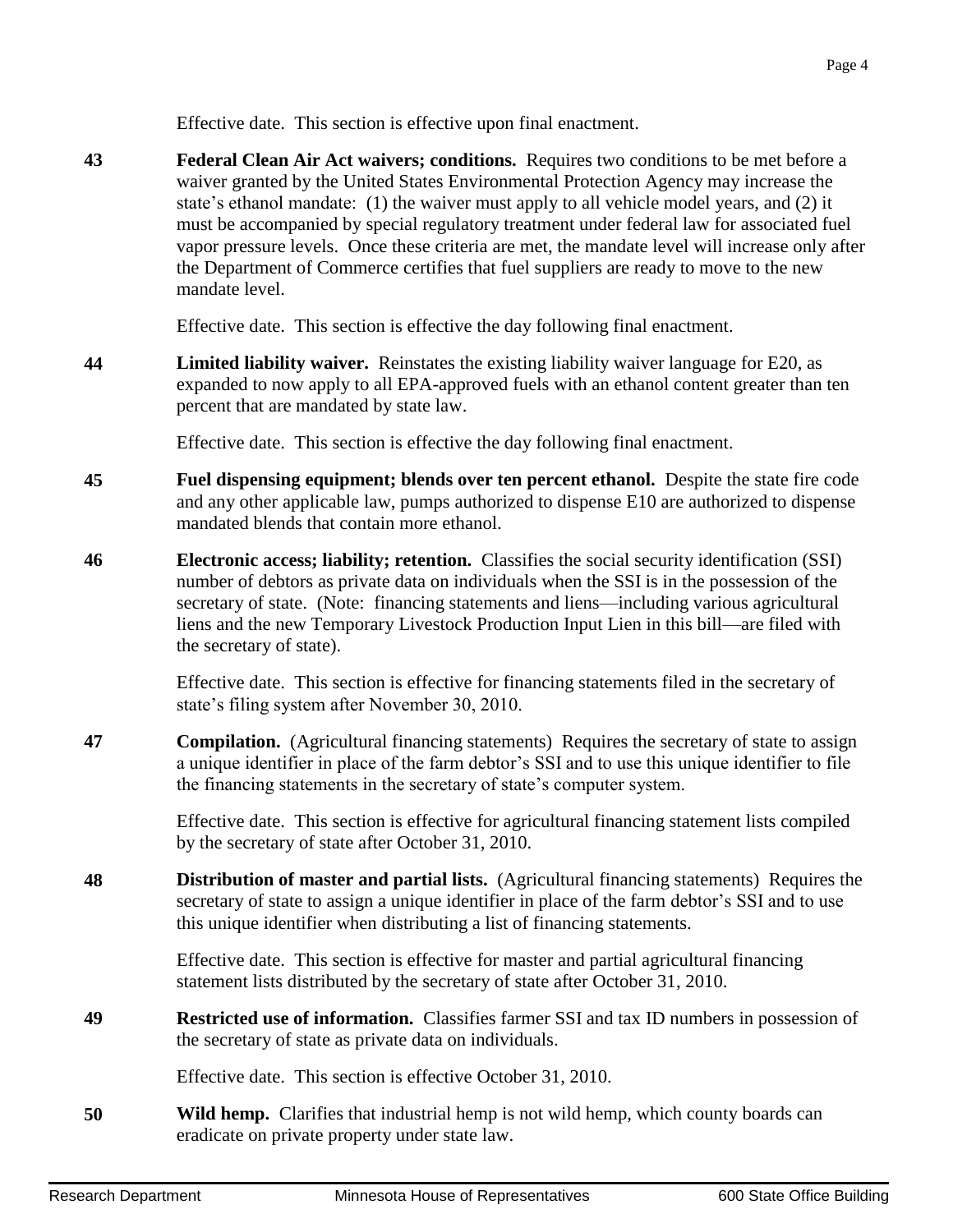- **51 Aliens and non-American corporations.** Provides an exemption to a prohibition against ownership of an interest in farmland by more-than-20-percent-foreign-owned entities for an easement acquired to install and repair transmission lines and for wind rights.
- **52 Reports.** Requires a foreign-owned entity acquiring a wind easement under the previous section to report to MDA. Provides the same reporting requirement for a currently-exempt entity  $-i.e.,$  foreign citizens whose right to hold the farmland is secured by a treaty.
- **53 Definitions.** Provides an exemption to a prohibition against (for-profit and nonprofit) corporate ownership of interests in farmland for nonprofits that farm less than 40 acres and use all farming profits for educational purposes.
- **54 Agricultural lien.** Technical definition modified (see section 55).
- **55 15 Temporary livestock production input lien; debtor in mediation. Provides a livestock** production input lien to a person who supplies inputs (i.e., feed or labor) to a farmer during the 45 days following the farmer's request to enter mediation with one or more creditors under the state's Farmer-Lender Mediation Act. Sets the lien amount at the value of the unpaid retail cost of the feed or labor. However, as with an existing livestock production input lien, a lien secured by the livestock may not exceed the difference between the sales price and the fair market value or purchase price of the animals.
- **56 Scope.** As with the existing types of agricultural lien, the new temporary livestock production input lien would attach to the livestock and is limited to the price or value of the service provided.
- **57 Perfection.** Requires a supplier of temporary livestock production inputs to perfect the lien within 60 days.
- **58 Administration and financial assistance.** Extends until June 30, 2011, the availability of funds appropriated from the general fund in Laws of 2007 for fertilizer research grants.

Effective date. This section is effective the day following final enactment.

**59 Effective date.** Delays enactment by two years of a 2008 law that would eliminate a sevenyear limit on the term of wind easements. The law would now become effective on June 1, 2012.

Effective date. This section is effective the day following final enactment.

**60 Administration and financial assistance.** Extends until June 30, 2013, or June 30, 2014, the availability of funds appropriated from the fertilizer account in the agricultural fund in Laws of 2009 for fertilizer research grants.

Effective date. This section is effective the day following final enactment.

- **61 Appropriation; terminal capacity report.** Requires MDA, in consultation with the Department of Commerce - Office of Energy Security, to study and report back on propane and anhydrous terminal capacity in the state and surrounding area. Appropriates \$40,000 from the liquefied petroleum gas account for this purpose.
- **62 Dairy research and education facility; collaboration.** Requires MDA to convene a group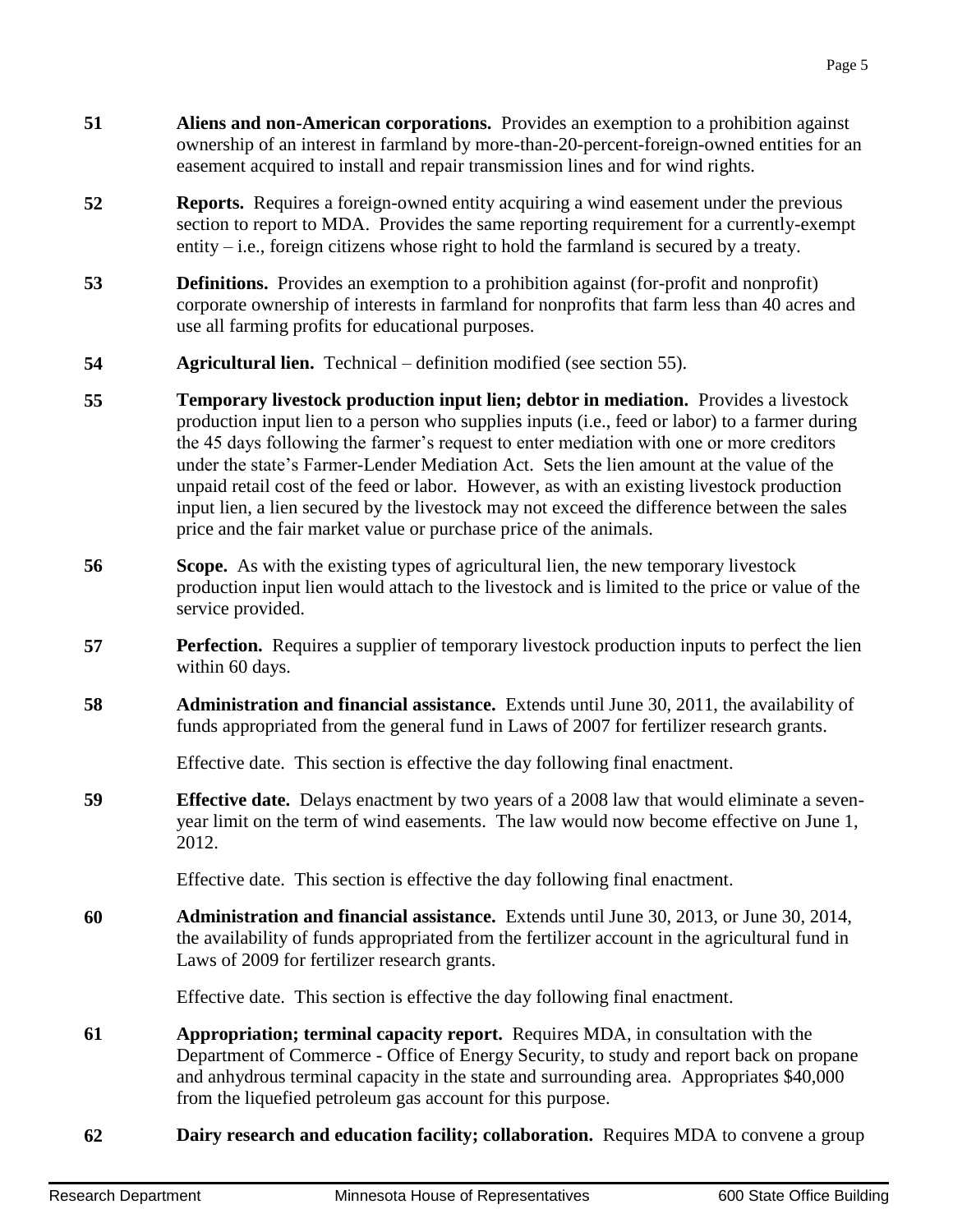and report back on facility and financing options for a new dairy research and education facility.

- **63 Bioenergy development; report.** Requires MDA to pursue federal funding for bioenergy development and report back to the legislature.
- **64 Forest pest workgroup; report.** Requires MDA and DNR to develop recommendations for mitigating forest pests.
- **65 Stray voltage report.** Requires MDA to lead a study of the effects of stray voltage on people and livestock.
- **66 Repealer.** Eliminates a law requiring MDA to prepare a plan for establishing a local-origin, native seed production loan program. Also eliminates a 2009 law requiring MDA to rent out unused office space in the Freeman building and allocate any proceeds as grants to eligible livestock producers.
- **67 Effective date.** All sections pertaining to industrial hemp take effect when and if the federal government reverses course and authorizes commercial hemp production.

### **Article 2: Veterans**

# **Overview**

This article contains a number of policy provisions involving veterans affairs, including provisions:

- providing directions for folding the state flag;
- revising the Veterans Preference Act regarding the hiring of teachers;
- exempting teachers from the dismissal provisions of the Veterans Preference Act;
- modifying certain other provisions of the Veterans Preference Act;
- clarifying the role of the commissioner with regard to County Veterans Service Officers;
- slightly relaxing the residency requirements for a deceased veteran under the War Orphans Act for the purposes of survivor education benefits; and
- directing the commissioner to plan for new veterans cemeteries on public lands in Northeastern, Southeastern, and Southwestern Minnesota, and to prepare and submit pre-applications to the USDVA for commitment of federal funding for those cemeteries.
- **1 State flag.** Provides detailed guidance for folding the Minnesota flag for purposes of formal presentation or display. There are no penalties in the bill or current law for using any alternative folding methods.
- **2 State flag.** Provides that when folding the Minnesota flag for storage, the proper procedure is to fold and store it in the same manner as for the national flag.
- **3 & 4 Veteran-owned small business bid preference program: eligibility broadened.** Broadens the eligibility for the small business procurement program that provides a competitive advantage of up to six percent for certain Minnesota small businesses when bidding for State of Minnesota contracts for goods and services.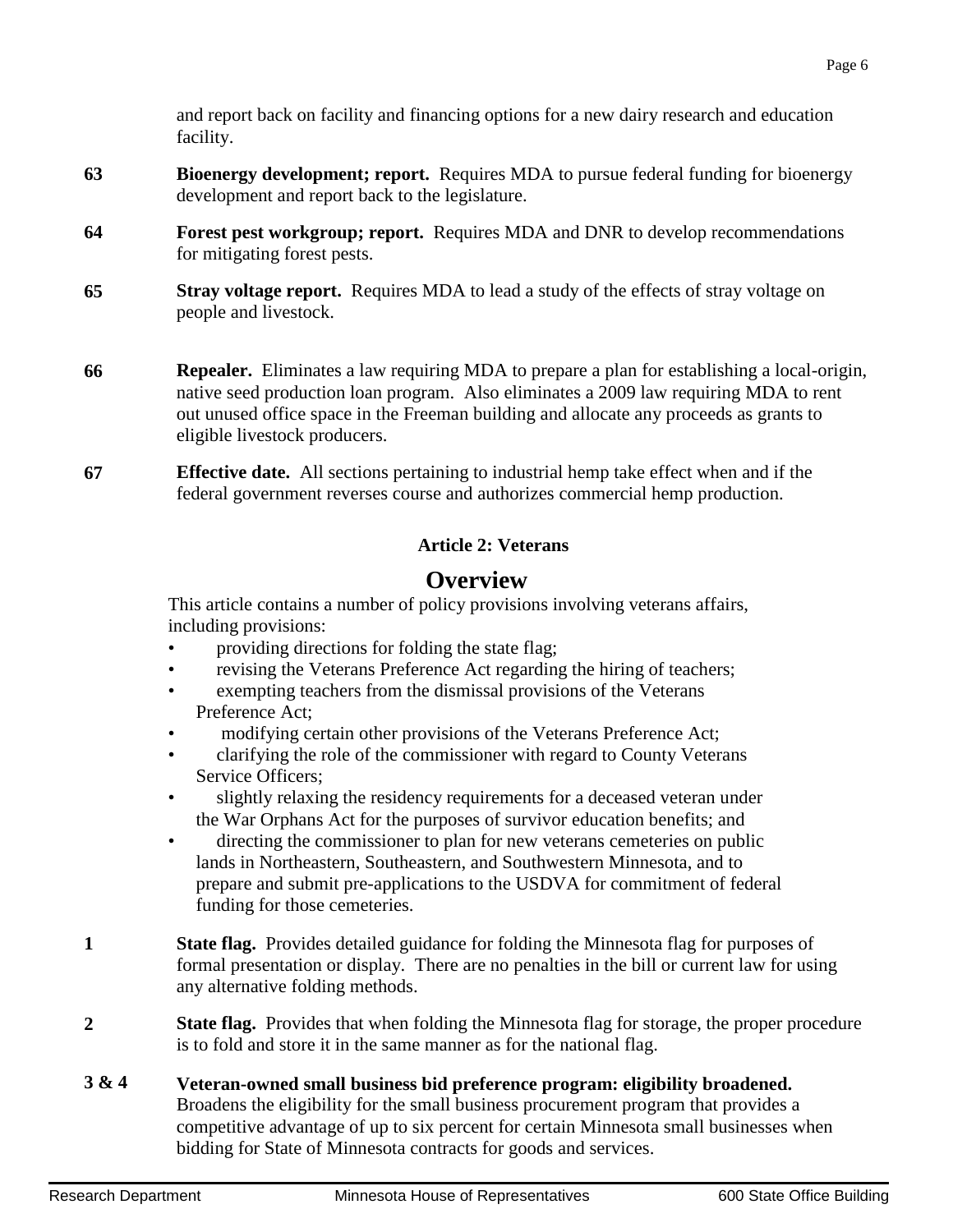Under current law, fully 25 percent of the value of anticipated total state procurement of goods and services, including printing and construction, must be divided into units sufficiently small for award to small businesses, Small businesses that are majority-owned by women, minorities and physically disabled persons are designated as targeted group businesses and are awarded up to a six percent bid preference when bidding on those state contracts.

A 2009 law extended eligibility for this program to include *veteran-owned small businesses* that are majority owned and operated by honorably-discharged veterans who either:

- (1) have served in active military service at any time since September 11, 2001; or
- (2) have been certified by the USVA as having a service-connected disability.

The present provision further extends eligibility to any certified veteran-owned small business, *irrespective of when* the veteran-owner(s) served in active military service, and *irrespective of whether* the veteran-owner(s) have service-connected disabilities, but only if there is *sufficient capacity in the program* to accommodate such expansion.

The term, *sufficient capacity,* refers in any year to the 25 percent figure for the value of anticipated contracting that is sufficiently-sized for award to small businesses.

Certification of eligibility for veteran-owned small businesses for this state program would continue being piggybacked onto the federal Small Business Administration's (SBA) verification process for veteran-owned small businesses (thereby minimizing any state fiscal note).

Effective date. This section is effective July 1, 2010, for state contracts being awarded on or after that date.

**5 & 6 Schools authorized to waive certain fees for children of deployed troops.** Authorizes Minnesota school boards to waive one or more fees for extracurricular activities for any pupil whose parent is serving in, or within the past year has served in, active military service, broadly defined as federal or state active service. Any such waiver would be at the discretion of the board.

> Current law allows schools to accept voluntary contributions for such purposes (e.g., from veteran service organizations).

Effective date. This section is effective the day following enactment.

- **7 "Support Our Troops" account: authorized uses expanded.** Expands the authorized uses of this account to include "providing services and programs for veterans and their families."
- **8 Consumer Satisfaction Survey.** Directs the commissioner of veterans affairs to tabulate, summarize and report on the satisfaction, subject matter and results of phone calls to the MDVA's Help Line each year.
- **9 Veterans Preference Act; teacher hiring procedures.** Amends Veterans Preference Act "hiring procedures" as related to the hiring of teachers. For teachers, the Act would provide two options:
	- (1) Any district using the 100-point hiring system must provide the five-point preference for veterans, and the ten-point preference for disabled veterans, as under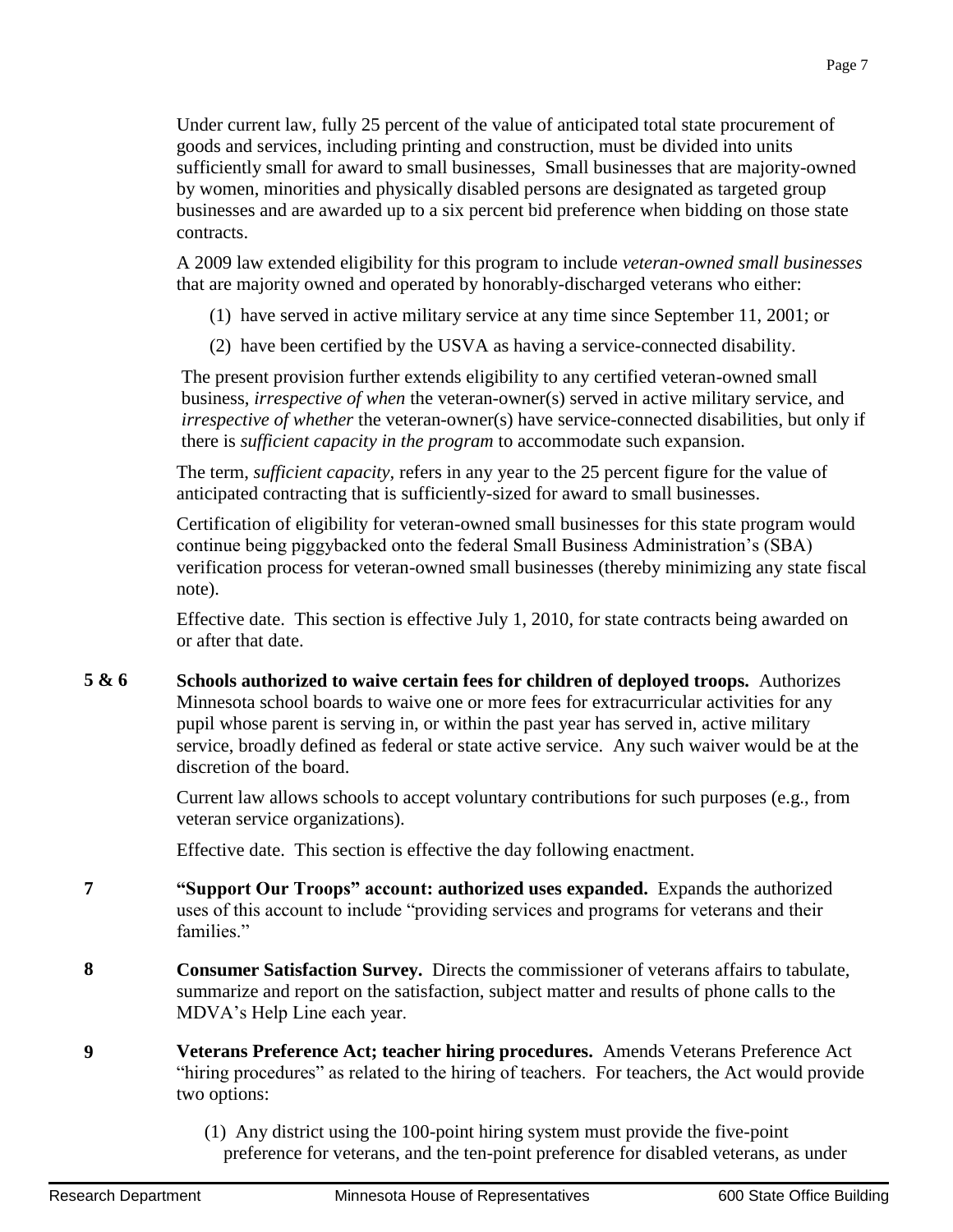current law.

- (2) Districts *not using* the 100-point hiring system would be exempted from the five and ten-point veterans preference requirements of current law, but instead would be required to grant an interview to each veteran who has the proper licensure for the position of employment.
- **10 Veterans Preference Act; teacher** *dismissal* **procedures**. Exempts "teachers" from the protections of the Veterans Preference Act (VPA) as it applies to *dismissals* (i.e., firing or layoff) from employment with any public school district or other state or local government employer.

Under current law, a teacher facing dismissal who is a veteran has the irrevocable option of requesting either: (1) a hearing under veterans preference law; or (2) a hearing under the grievance procedures of their employment contract; but not both. Under the bill, the teacher would no longer have the option of the Veterans Preference hearing. (Thus, for teachers who are veterans, the law would revert to the pre-2009 situation, which was the year veterans preference protections were extended to teachers.)

- **11 Veterans Preference Act modified; petition.** Modifying certain provisions of the Veterans Preference Act, pertaining to dismissal of a veteran from any covered position of public employment. Stipulates that in a *petition for a hearing* under the VPA must contain certain additional information (e.g., a phone number and notarized signature), that it must include the veteran's DD-214 discharge paper, and that it must be submitted by U.S. mail.
- **12 Veterans Preference Act modified; service.** Clarifies that a dismissal petition under the Veterans Preference Act is not considered *as being complete* until the department of veterans affairs (MDVA) has *verified it* as being complete.
- **13 Veterans Preference Act; modified; hearing schedule.** Increases to *120 day*s the time period for the department of veterans affairs to *schedule* a hearing on a veteran's petition (verified as complete) challenging a dismissal action, as measured from the time of serving the petition. Under current law, the hearing must be *held* within *20 days* of being served on the stakeholder parties.
- **14 Campus Vet-Reps Program; sunset extended.** Extends the sunset date on a program that provides "Vet Reps" on Minnesota's college campuses, for the purpose of advising veterans on GI Bill benefits and application procedures, as well as on other college and course application procedures, and other veterans benefit matters.

Under current law, the program authorization and funding are due to sunset on June 30, 2011. This amendment would extend the program authorization – but not the funding – to June 30, 2015 (and thereby enable the MDVA to seek federal grants to continue the program into the coming biennium).

Program funding and fiscal tails (none) for this program are governed by a separate provision of law (funding is set to expire at the end of the current 2010-11 biennium). Consequently, this amendment is expected to have no fiscal impact.

**15 CVSO and MDVA roles clarified; appointment.** Clarifies that the county board is the appointing authority for County Veteran Service Officers. Also, Clay County would no longer be exempted from the requirement to have a CVSO.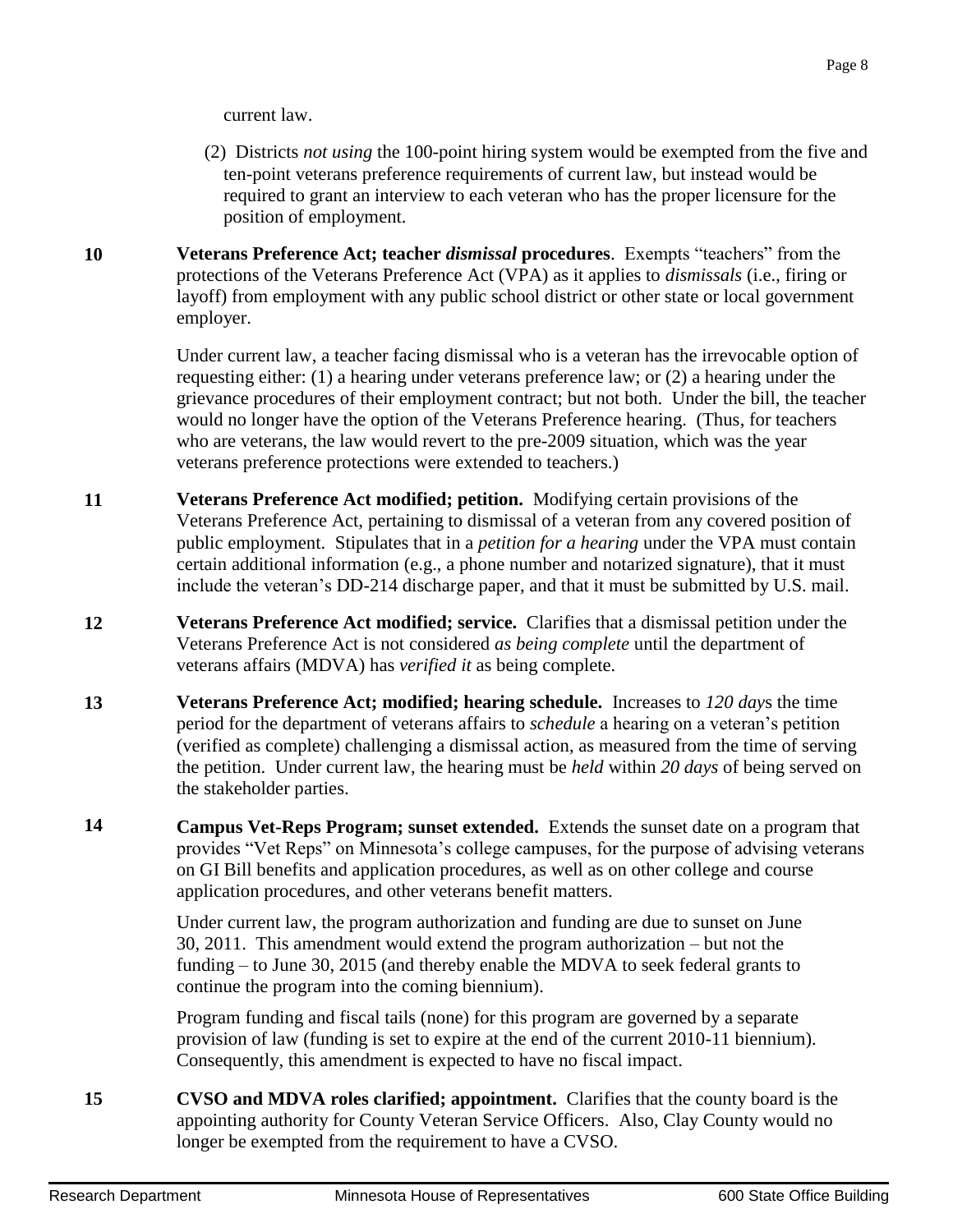**16 CVSO and MDVA roles clarified; qualifications.** Removes the requirements that a person being hired for as a County Veterans Service Officer, or an Assistant CVSO, must already be educated and trained in the laws and regulations necessary to do the job. (Instead, provides requirements for education and training *while on-the-job*.)

## **17 CVSO and MDVA roles clarified; department as a resource – not a supervisor.**

 **Subd. 1. Resources available.** Strikes from current law the longstanding requirement that the commissioner of veterans affairs must provide *general supervision* to the CVSOs. Instead of a supervisory role, the bill directs the MDVA to make available certain resources within the department to assist the CVSOs, upon formal request by and at the discretion of the CVSO. The bill directs the commissioner to consult with the Minnesota Association of County Veteran Service Officers in developing a list of those resources.

 **Subd. 2. Claims.** Reinforces the longstanding requirement that CVSOs must use the MDVA to present veterans' claims for benefits to the USDVA.

 **Subd. 3. Rulemaking.** Strikes the longstanding authority of the commissioner for rulemaking for CVSOs.

 **Subd. 4. Certification.** Leaves in place the requirement for the commissioner to establish a certification process for CVSOs, including the standing requirement that the commissioner must consult with the Minnesota Association of County Veterans Service Officers in developing that certification process.

- **18 CVSO and MDVA roles clarified; CVSO are employees of the counties, not of the state.** Clarifies that CVSOs are the employees of their counties and that the county has exclusive jurisdiction and control over the CVSOs. Strikes longstanding language in current law that had seemingly provided overlapping supervisory responsibility to the commissioner of the MDVA, as well.
- **19 CVSO and MDVA roles clarified; education program.** Extends a provision of current law that directs the commissioner to establish an education program for CVSOs, by adding the requirement that such establishment must involve the assistance and advice of the Minnesota Association of County Veteran Service Officers, as well.
- **20 CVSO and MDVA roles clarified; eligibility.** Adds Assistant CVSOs to the list of officials eligible for the education program administered by the commissioner. Under current law, only the CVSOs themselves have been eligible.
- **21 Survivors of a deceased veteran; survivor education benefit eligibility expanded.** Under current law, the surviving spouse and children of a veteran who has died as a result of military service are eligible for certain education benefits *if the veteran was a Minnesota resident within 6 months of the person's entry into the military.* The bill would expand survivor eligibility slightly by recognizing the veteran's Minnesota residency within six months preceding the veteran's death, as well.
- **22 & 23 Harassing phone calls to service members family prohibited.** Prohibits, under misdemeanor penalties, phone calls that explicitly or implicitly inform a family or household member of a deployed service member that the service member has been killed,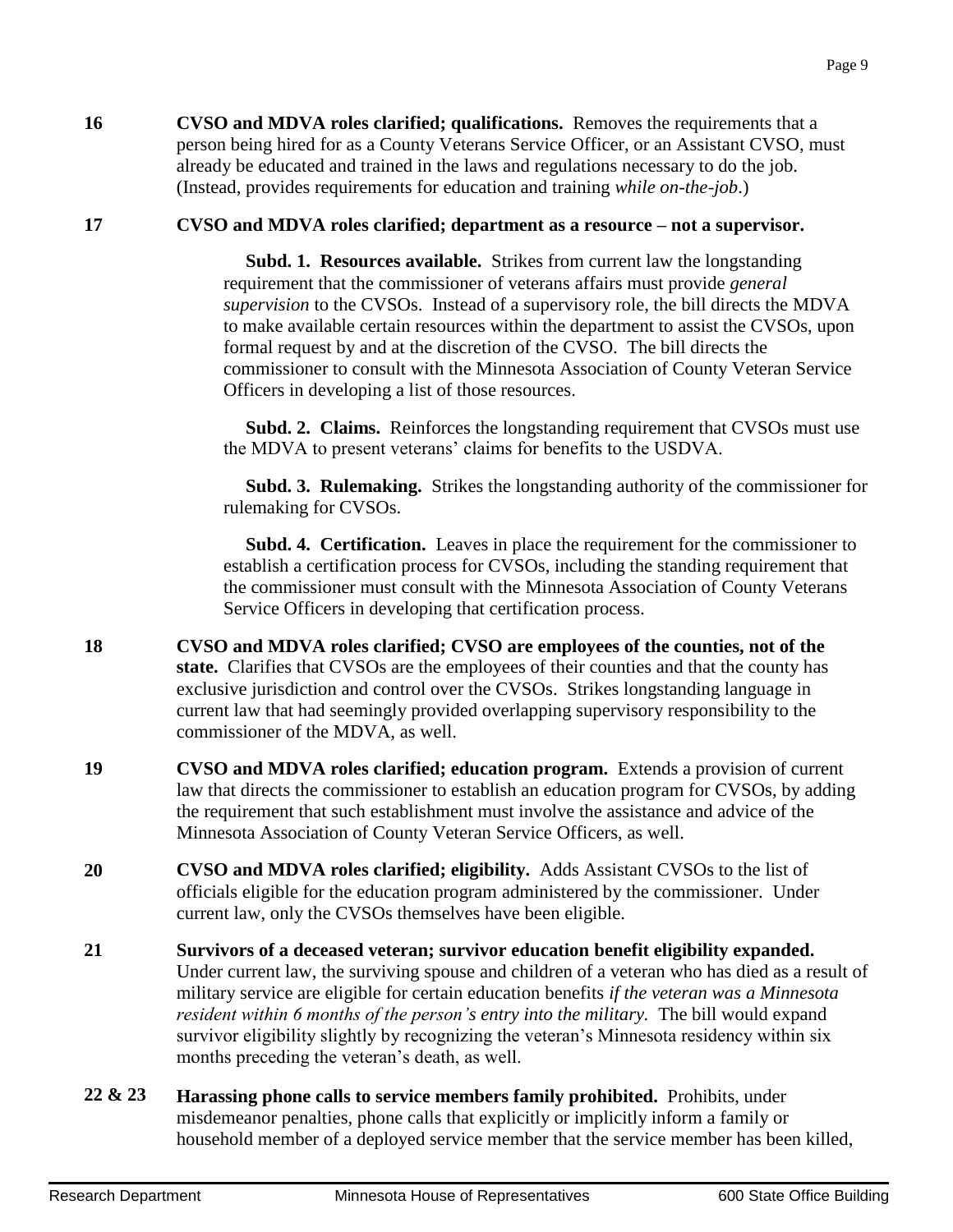injured or otherwise has died in active service, or been taken captive, when the caller knows that the information is false and intentionally intends to cause distress to the family.

Effective date. This section is effective August 1, 2010.

- **24 Veterans Preference in Dismissals; effective date changed.** Amends the effective date of a provision of the Omnibus Ag and Veterans Act of 2009, pertaining to dismissals from public employment. That act:
	- (1) provided to *State employees* the veterans preference protections that had long been available to *local government employees*, when facing dismissal from public employment (i.e., by layoff or firing) and it
	- (2) stipulated that the veterans preference hearing process for dismissals no longer may be *in addition to* the person's union contract grievance process, but instead it would be the veteran's *irrevocable choice* to pursue one or the other process, but not both (Laws 2009, Ch. 94, Art. 2, Sec. 14).

However, the effective date on that 2009 Act inadvertently limited application of the changes only to new employees *hired following* its enactment. The present amendment would make the 2009 changes apply to people hired *before* that enactment, as well.

This amendment would apply only to dismissals occurring *after* the effective date of this provision (July 1, 2010); thus, any dismissals already completed would still stand.

This amendment *would not affect* Veterans Preference Law as it pertains *to hiring*.

**25 New veterans cemeteries; planning required for NE, SE, and SW Minnesota.** Directs the commissioner of Veterans Affairs to plan for three new veterans cemeteries, to be located in: (1) Northeastern Minnesota; (2) Southeastern Minnesota; and (3) Southwestern Minnesota. The bill further directs the commissioner to seek out public land options for each of the new cemeteries.

> The bill directs that, for the new veterans cemetery in Southwestern Minnesota, the commissioner of MDVA must work with the commissioner of natural resources to secure a site at historic Ft. Ridgely State Park, if feasible, or on other available public land in that immediate vicinity if necessary. (Fort Ridgely is located on the Minnesota River bluffs in rural, western Nicollet County, midway between Redwood Falls and New Ulm, on the site of a major battle of the U.S. – Dakota Indian Conflict of 1862).

The bill also directs the commissioner to prepare and submit a pre-application for federal grants from the USDVA for commitment of federal funding for establishing each of the three veterans cemeteries.

A progress report to the Legislature is required by January 15, 2011.

[Note: The 2009 bonding bill authorized spending of \$500,000 of bonding proceeds for the creation of new veterans cemeteries in *Northeastern and Southwestern* Minnesota. The present bill *does not amend* or otherwise affect that 2009 law.]

**26 CVSO and MDVA roles clarified; non-compliance.** Directs that any county not in compliance with the qualifications of *an assistant CVSO* on July 1, 2010, (the effective date of the bill) must be in compliance no later than June 30, 2013.